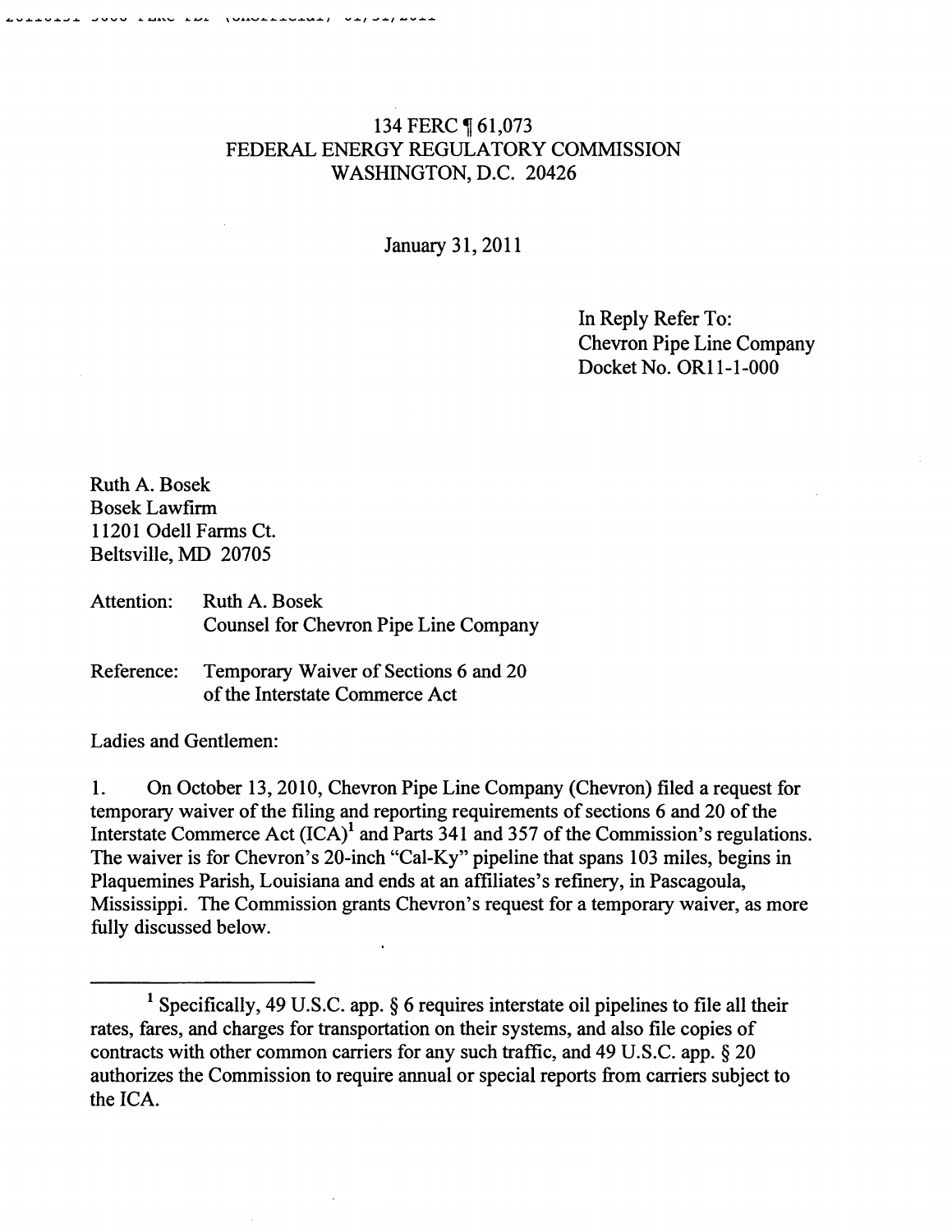## Docket No. OR11-1-000 -2-

2. Chevron owns and operates the Cal-Ky crude oil pipeline whose sole destination is a refinery owned by Chevron Products, its affiliate. Chevron removed the Cal-Ky pipeline from interstate service cancelling its FERC tariff effective July I, 2003.

3. Chevron Products requested Chevron re-activate the Cal-Ky pipeline to transport crude oil exclusively from Chevron's Empire Terminal to its refinery in Pascagoula, Mississippi. Chevron anticipates returning the Cal-Ky pipeline to service in April 2011. Chevron avers there are no interconnections with other pipelines between the Empire Terminal origin and the Chevron Products refinery destination, and it is not aware of any party that intends to seek such an interconnection.

4. The Commission has previously granted temporary requests for waiver of the filing and reporting requirements of sections 6 and 20 of the ICA.<sup>2</sup> The Commission granted these waivers where (I) the pipelines (or their affiliates) own I 00 percent of the throughput on the line; (2) there is no demonstrated third-party interest in gaining access to or shipping upon the line; (3) no such interest is likely to materialize; and (4) there is no opposition to granting the waiver. In these cases, the Commission determined there were no active third-party shipper interests to protect under the ICA, and therefore, temporary waivers of the sections 6 and 20 filing and reporting requirements were warranted. However, the Commission granted the waivers, subject to revocation should circumstances change, and required the pipelines to keep their books and records in a manner consistent with the Commission's Uniform System of Accounts.

5. Chevron's request for waiver is similar to previous requests from pipelines that received waivers of the filing and reporting requirements of ICA sections 6 and  $20<sup>3</sup>$ Chevron's pipeline connection with Chevron Products refining facilities has no intermediate interconnections with other pipelines or refineries. All of the crude oil transported by Chevron is owned by Chevron or its affiliate and no unaffiliated third party has requested or is likely to request transportation service on the pipeline. Finally, there is no opposition to the waiver request.

6. The Commission concludes that, given the physical characteristics of the facilities and the nature of the pipeline's operations, Chevron meets the criteria necessary to

<sup>3</sup> Waiver of the filing requirements pursuant to sections 6 and 20 of the ICA also includes waiver of Parts 34I and 357 of the Commission regulations, which implement the filing requirements of sections  $6$  and  $20$  of the ICA.

 $\mathbb{I}$ 

 $\ddot{\phantom{1}}$ 

<sup>&</sup>lt;sup>2</sup> Sinclair Oil Corp., 4 FERC ¶ 62,026 (1978) (Sinclair); Hunt Refining Co. and *East Mississippi Pipeline Co.,* 70 FERC ~ 6I,035 (1995) *(Hunt); Ciniza Pipe Line Inc.,*  73 FERC, 6I,377 (I995) *(Ciniza); Enbridge Pipelines (NE Texas Liquids) L.P.,*  110 FERC ~ 61,159 (2005) *(Enbridge* ); and *Whiting Oil and Gas Corp.* 131 FERC <sup>~</sup>61,263 (2010).